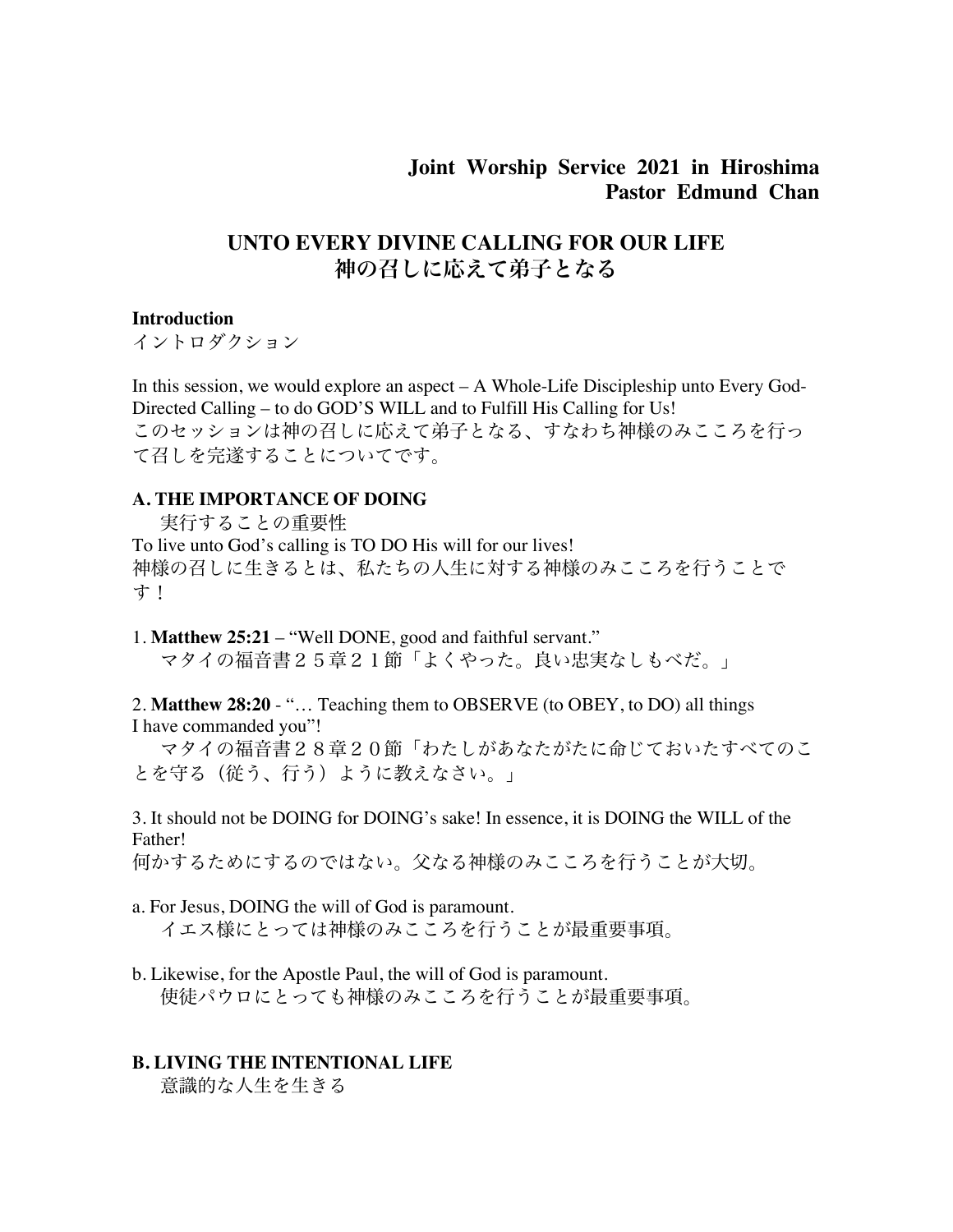Here are 10 DIFFERENCES between the Intentional Life and an Incidental Life 意識的な人生と偶発的な人生の十の違い。

• The intentional life is conscious about the brevity of life and does not take TIME for granted.

意識的な人生は人生の短さを意識しています。時間が無限にあると思っていない のです。

• The intentional life is conscious about life as a gift of God and seeks to steward it for the glory of God.

意識的な人生は、人生は神様からの贈り物だという意識を持っているのでそれを 神様の栄光のために用いようとします。

- The intentional life invests time to life for what really matters. It answers the WHY question. 意識的な人生は、本当に大切なことのために生きれるように時間を将来のために 有効に用いようとします。何が本当に大切かを自問するのです。
- The intentional life lives by well-defined priorities and is meaningfully busy. 意識的な人生には優先順位が確立していて、それは意味のある忙しさです。
- The intentional life is directed by the compass and is led by the important. 意識的な人生には羅針盤があり、大切なところへ導かれます。
- The intentional life is a disciplined and directed life. 意識的な人生には規律があり明確に導かれています。
- The intentional life is guided by clear core values. 意識的な人生は明確な価値観によって導かれています。
- The intentional life embraces deep convictions and pursues excellence. 意識的な人生には強い信念があり最高を目指します。
- The intentional life pauses to evaluate life and improve the art of living. 意識的な人生は人生を評価し、改善しようとします。
- The intentional life embraces community and adopts wise accountability. 意識的な人生はコミュニティを大切にし、信頼関係を大事にします。

### **C. WHAT GOD REQUIRES OF US (Micah 6:8)**